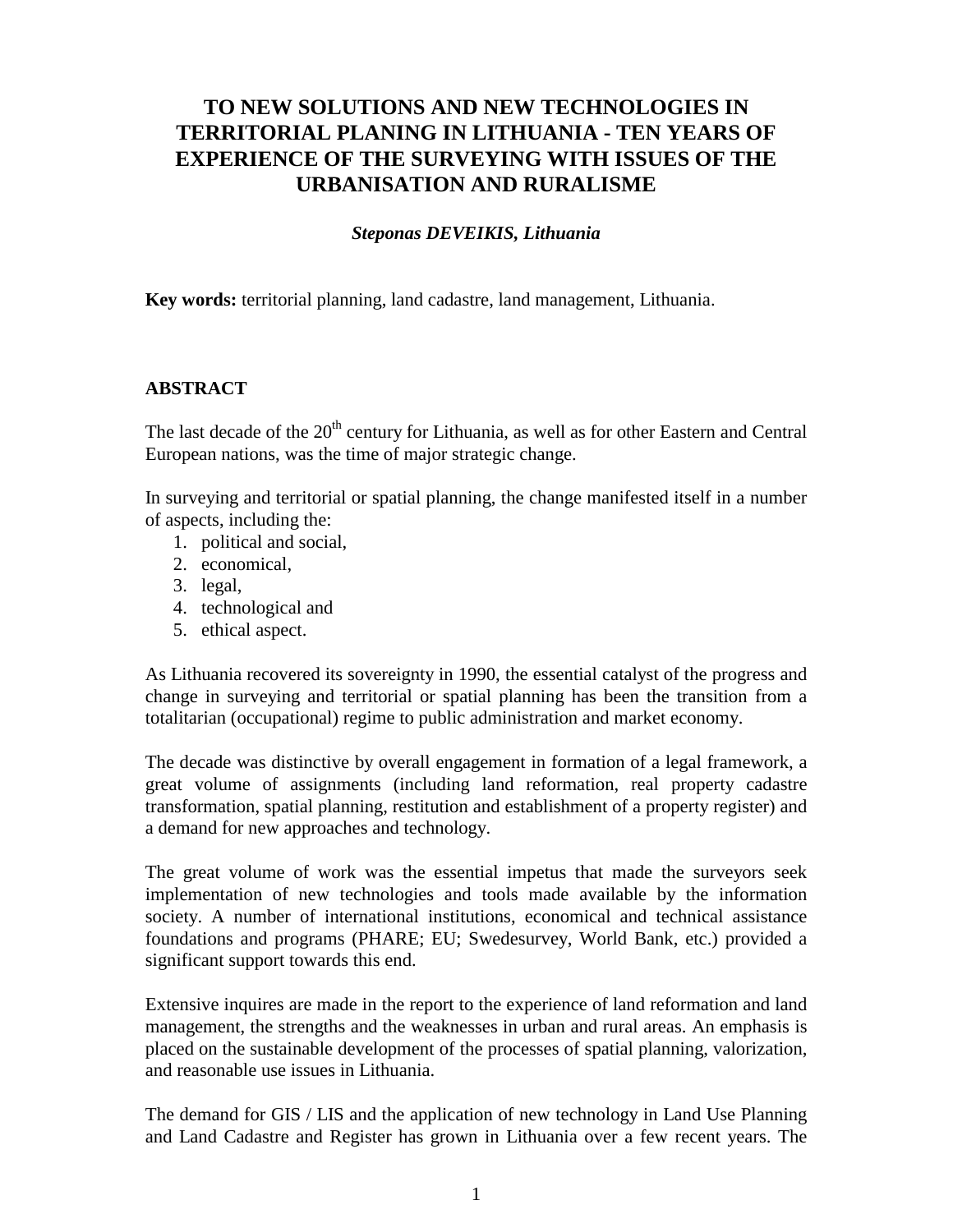first phase of the designing of land reformation projects for rural area, completed in the late 2000, has shown a sharp demand for technological novelties. The new Law on Real Property Cadastre will make an additional impetus to employment of the latest technology for the management of information banks of spatial planning.

# **1. THE CHANGES IN THE TENURE AND PROPERTY OF LAND AREAS AS A BASIS FOR DEVELOPMENT OF MARKET ECONOMY AND A NEW SPATIAL PLANNING**

As the independence of the Republic of Lithuania was restored in 1990, the resulting political and social changes invoked the changes in the legal and economical framework. Resolution of the issues of the ownership rights in respect of land and other real estate required a consolidated and a consistent approach of politicians and experts. However, the expectations the general public had in respect of private property during the transition period had to be satisfied immediately.

As the Law on Peasant Farm was adopted in 1989 and the Government (the Council of Ministers) approved the regulations on private building, residential blocks started appearing in numerous suburbs around the country. The chaotic development of these residential blocks over 1989-1992 invoked most of the problems in spatial planning. Legal instruments of building and spatial planning failed to be enacted in time to provide a necessary regulation for the outburst of private initiative and private ownership development.

Allocation of 2-3 hectare sized parcels to rural residents to be used and controlled by them (1991), an expression of social support for rural people, brought an enormous disharmony into the process of spatial planning in rural areas. Both agrarian and land reformations left aside the issues of consolidation and addressed restitution of ownership and its distribution among the heirs, which meant focussing on breaking up rather than consolidation. The establishment of a network of small properties matched with the aim of the government in the field of social development and politics, i.e. the establishment of the institute of private ownership as the fundament for market economy. On the other hand, as the breaking up of properties was not supported with adequate legal instruments (that would stipulate such issues as the change in land-use, spatial planning on the basis of a zone instead of a detailed plan of an individual parcel) it has prevented the owner of a small property, whether located within an urban or a rural area, from becoming a full-functioning market entity.

The outburst of development of private ownership and private building furthered the need for a land information system and the development of a network of land management. The essential precondition for a land management network was perceived: the reliability and protection of legal status of land as well as any other real property is a factor which is of utmost importance to spatial development. The investors in a market economy need a reliable data on properties, the planning of the use of the areas of land, building development opportunities, etc., that is generated by a reliable land information system.

The initial stage of preparation of land reformation projects in Lithuania (1991-1993)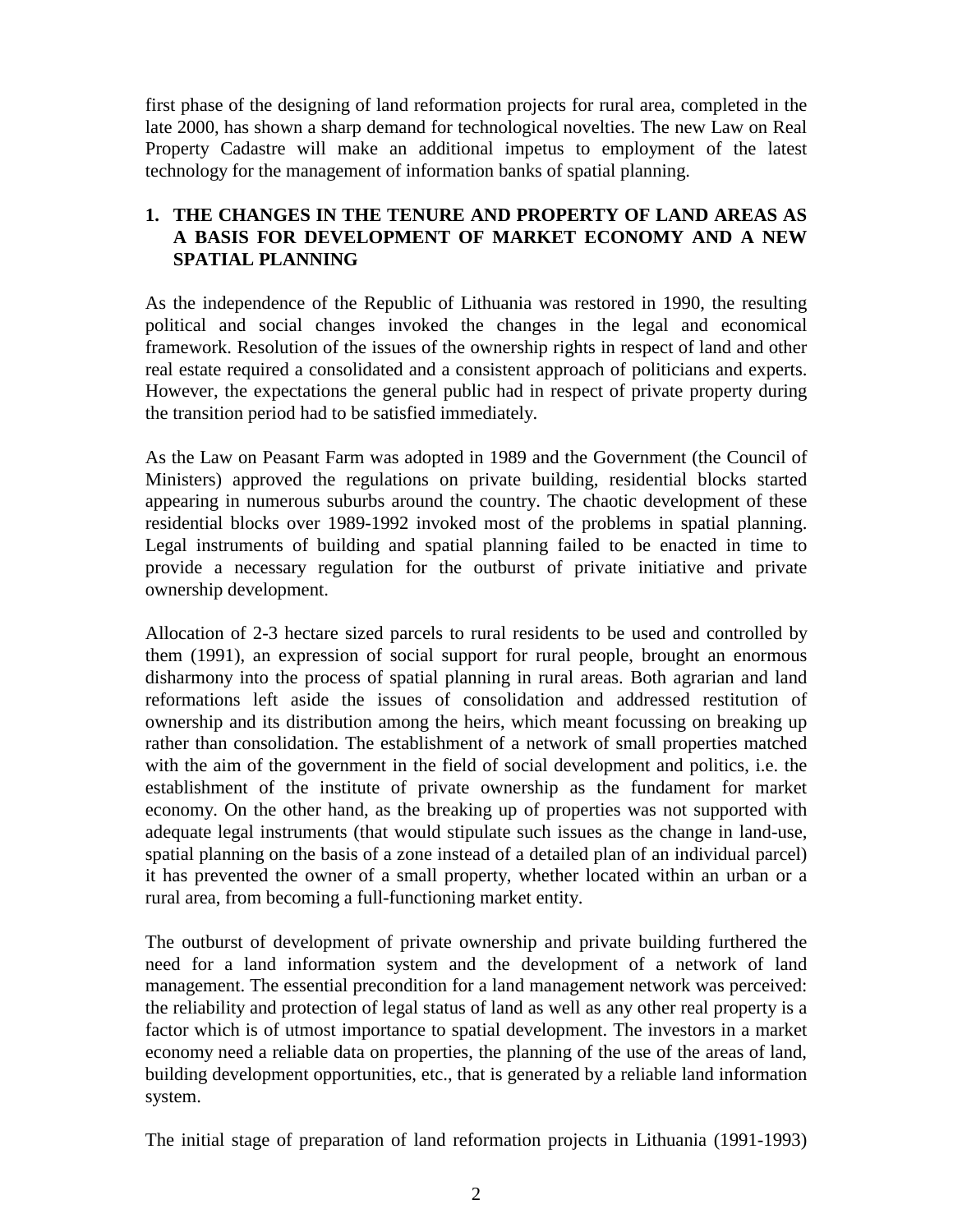was based upon legacy methods, meaning paper documentation and graphical work. The experience gained in spatial planning in the eighties allowed to accept major undertakings which, however, invoked inadequacy of legal framework and organisational arrangements.

Land management during the soviet period had some features specific to a processbased approach. It was employed to make the best possible use of land resources, to provide necessary regulation for farming, utilisation of natural resources, management of property, physical planning of urban and rural areas and development of the infrastructure.

The arrangement of spatial planning and the enormousness of the scope of work facilitated the perception of the importance of advanced technology, in particular a digital one, as well as a proper institutional and financial procurement. Since 1994, these issues have been focused upon significantly in Lithuania.

# **2. SPATIAL PLANNING IS IN A NEED OF ADVANCED TECHNOLOGY**

Spatial planing in the Republic of Lithuania is regulated by the Land Law, the Territorial Planning Law, the Building Law, the Law on Protection of Cultural Heritage, as well as applicable rules and regulations. The Territorial Planning Law defines the goals, the entities in charge, the documentation of planning, its content and the processes of preparation.

By its importance planning is classified on one hand under national, province or municipality, and on the other hand on the legal or physical entity level. By its content planning is classified under master, special or detailed categories.

Master plans are prepared in respect of the entire area of the country, each province and municipality. They include at least a 20 years forecast. A master plan has no fixed expire term and may be revised by the approving institution from time to time.

The following objects are eligible for special planning: the stock of forest land and inland waters; social, cultural or economic activity within the area subjected for the planning, the improvements or parts of infrastructure, protected areas, their networks, natural values and landed cultural values.

The subjects of detailed planning include parcels, forest holdings or their groups, urban areas, agriculture holdings, rural settlements. Detailed planning is undertaken by land owners, users, managers of public land and municipalities.

There is a number of institutions engaged in spatial planning in Lithuania. Overall guidance of the process is delegated to the Ministry of Environment and the Ministry of Agriculture. There is an unnecessary competition between these two institutions rivaling since the very beginning of the process for guidance issues, provision of technical facilities, compatibility of data banks and corporation setup. For the time being, the Ministry of Environment is in charge of preparation of the Master Plan of the country, the Department of Land Management and Law under the Ministry of Agriculture is in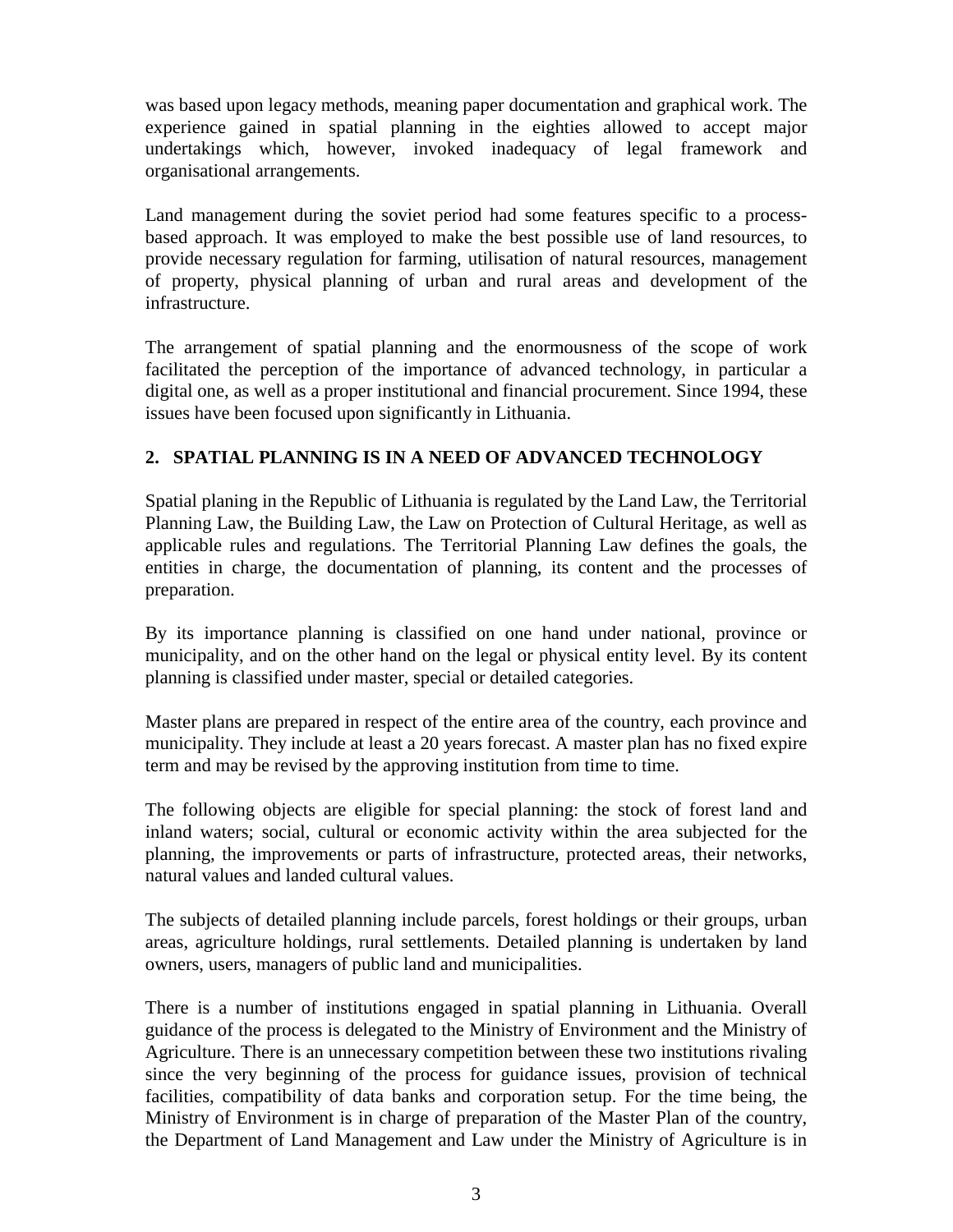charge of the land reformation work, and the two institutions are collectively the founders of the corporation of Land Cadastre and Register. The operations of the State Land Survey Institute are supervised by the Department of Land Management and Law. All the above listed and some additional institutions undertook implementation of the technology of orthophoto mapping and digital technology since 1995. An extensive support has been provided by the experts and financial foundations of Nordic countries (Sweden, Denmark, and Norway) as well as other countries (France, Canada, etc.). The support has enabled a rapid taking over and adoption of advanced technology and establishment of data bank facilities. However, there is no uniform approach adopted for spatial planning and practical land management that would embrace the entire country. Therefore I would like to discuss the technology and guidance issues by class of territories.

#### **2.1. Land reform in rural areas**

The level of technology is far from being adequate in this field, as advanced technology is hardly, if ever, applied for the land reformation work. Preparation of the land management and spatial planning projects the land reformation encompasses is based on paper documentation and graphical work. The hardcopies of the documentation are filed into the folders of legal documents pertaining to the restitution of ownership. It is only afterwards, in the stage of precise geodetic survey, that a digital plan may emerge, which is filed with the land cadastre and register and is usable in a land information system. The State Land Survey Institute, possessing the advanced digital technology facilities, engages in preparation of topic-specific maps of the rural as well as the entire area of Lithuania. The Map of Soils of Lithuania (1997), the Map of Forests of Lithuania (1999) as well as some additional maps scaled M 1:300 000 have been issued.

The first stage of the land reformation completed in 2000, has left many spatial planning issues unresolved. Restructuring of rural development and agrarian production development in rural area should be resolved by 2010. For this to happen the local regions (municipalities) should provide land management schemes scaled M 1:50 000. Preparation of these schemes was to be undertaken back in 1996. The preparation process of such schemes is defined by governmental decree No 837 of 15 07 1996 and the regulations for preparation of land management schemes of regional or municipal areas adopted by the respective decrees of the Ministry of Agriculture and the Ministry of Building and Urban Development (the Planning Regulations Code reference 92-961, effective since 01 01 1997). The schemes are applied to implement the adopted policy of land use. Before the masterplan of a municipal area is delivered, the municipal board uses a land management scheme of a municipal area which is incorporated in the masterplan later. Spatial planning solutions incorporated in the scheme serve as a basis for preparation of detailed projects and internal land management projects.

A regional land management scheme incorporates a M 1:50,000 map of use-specific land, and a M 1:50000 map of agriculture land use explanations. Financial resources must be sought to prepare these plans in a digital form.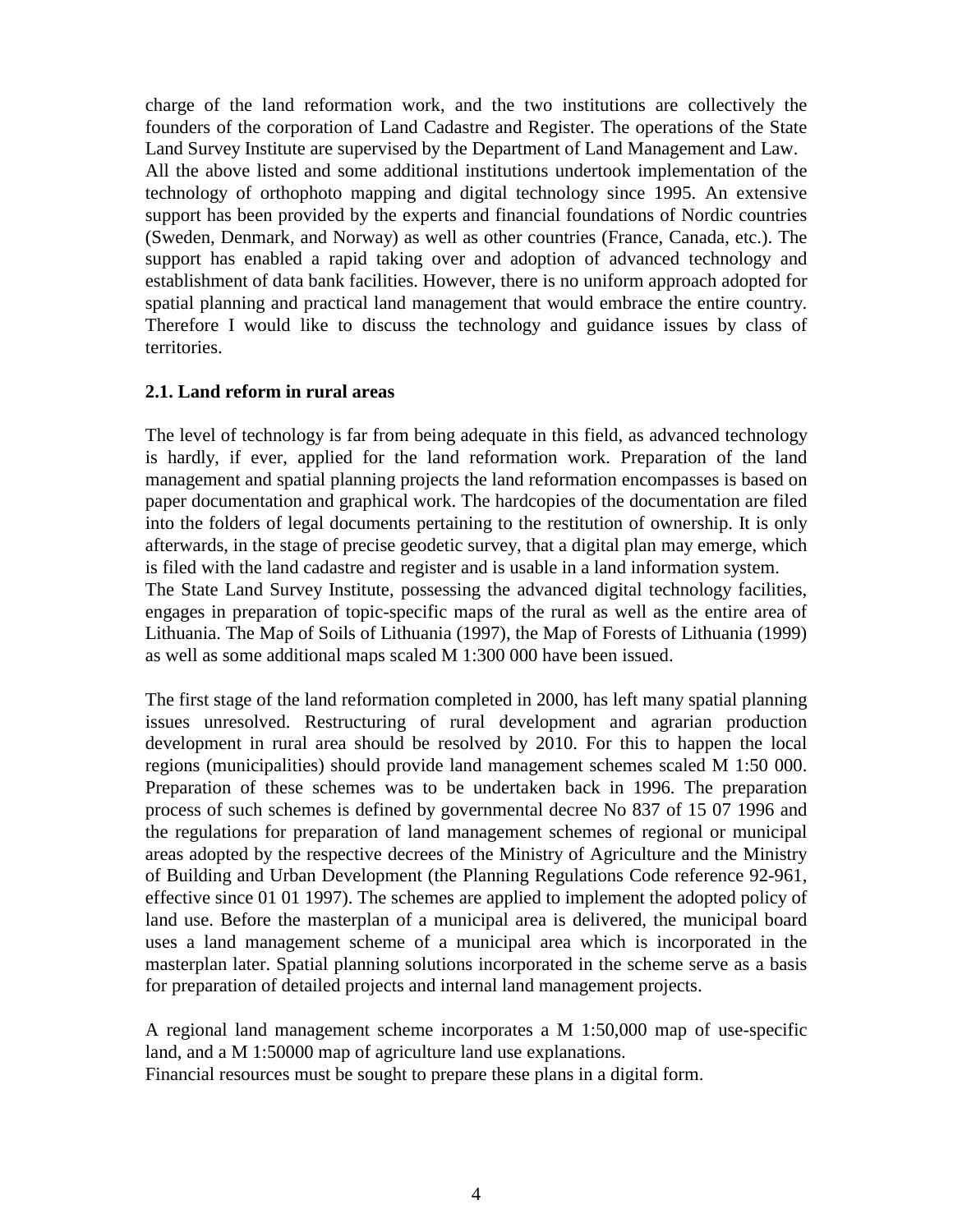### **2.2. Urban and suburban planning**

The suburban areas of the major cities and towns of Lithuania are subjected to the most intensive development of real property market and, as a result, spatial planning. A special development status granted to these areas in 1992 has initiated a building invasion. However, the investments were made to individual parcels only. Urban development and infrastructure planning were not financed adequately and thus failed to comply with the principle of partnering between public and private sectors. The spontaneous valorization of these areas on the market in 1993-1998 prevented the process from being adequately controlled, not to speak of application of a firm process for resolution of spatial planning issues. Digital information on these areas currently is very much needed for local government institutions, urban planners and the real property owners themselves. It means such information is required by all the members of land management activity and land market, as well as the developers of such areas.

The Council of the Vilnius Municipality approved the master plan of Vilnius on 18 December 1998. The master plan is comprised of an exhaustive overview of the city's area and its different sectors (17 volumes of the survey materials), the master plan solutions (the textual part of 14 volumes, about 900 pages), and the drawings (about 25 pieces). The information which is of an importance to the city's inhabitants and the investors is submitted in the textual part, the section entitled "The City's Structure and the Land Use Regulations", as well as the Main Drawing and the Regulations Drawing. The master plan of Vilnius has been delivered in a digital form (Arcwiew, Arcinfo). The materials of the master plan are available from the Vilnius municipal government web site at http://www.Vilnius.sav.lt.

All the phases and instruments of spatial planning adopted in Lithuania are relevant for urban and suburban areas. These phases have been very complicated over the last decade of the 20th century. The Law on Building, currently under revising, should invoke a new edition of the Law on Spatial Planning. Appropriation of land for the needs of general public, coordination of other private and public interests within these areas, the issues of land value (these areas are expensive ones) make implementation of digital maps and geodetic survey by using GPS and total stations desired and necessary. As the digital information is made available, the efforts in spatial planning, mass valuation and other fields of land management and spatial development might be improved.

### **2.3. Coastal area**

Lithuania has about 100 kilometers of the coastline of the Baltic Sea including the frostfree seaport of Klaipëda. The sandy beach is an important asset of the country as it is perfect for leisure. This is why spatial planning involves certain specific issues and legal regulations on the coast of the Baltic Sea. Sea and land maps must meet the needs of management of important transport infrastructure and recreational resources. Orthophoto mapping as well as the techniques of remote assessment of land and water areas are necessary, inter alias, due to the sensitivity of the nature. The Baltic Sea, being an isolated natural system due to its deep penetration into the continent, is a sea of not only the Baltic countries, but also of Poland, Russia, Germany and Scandinavia, and it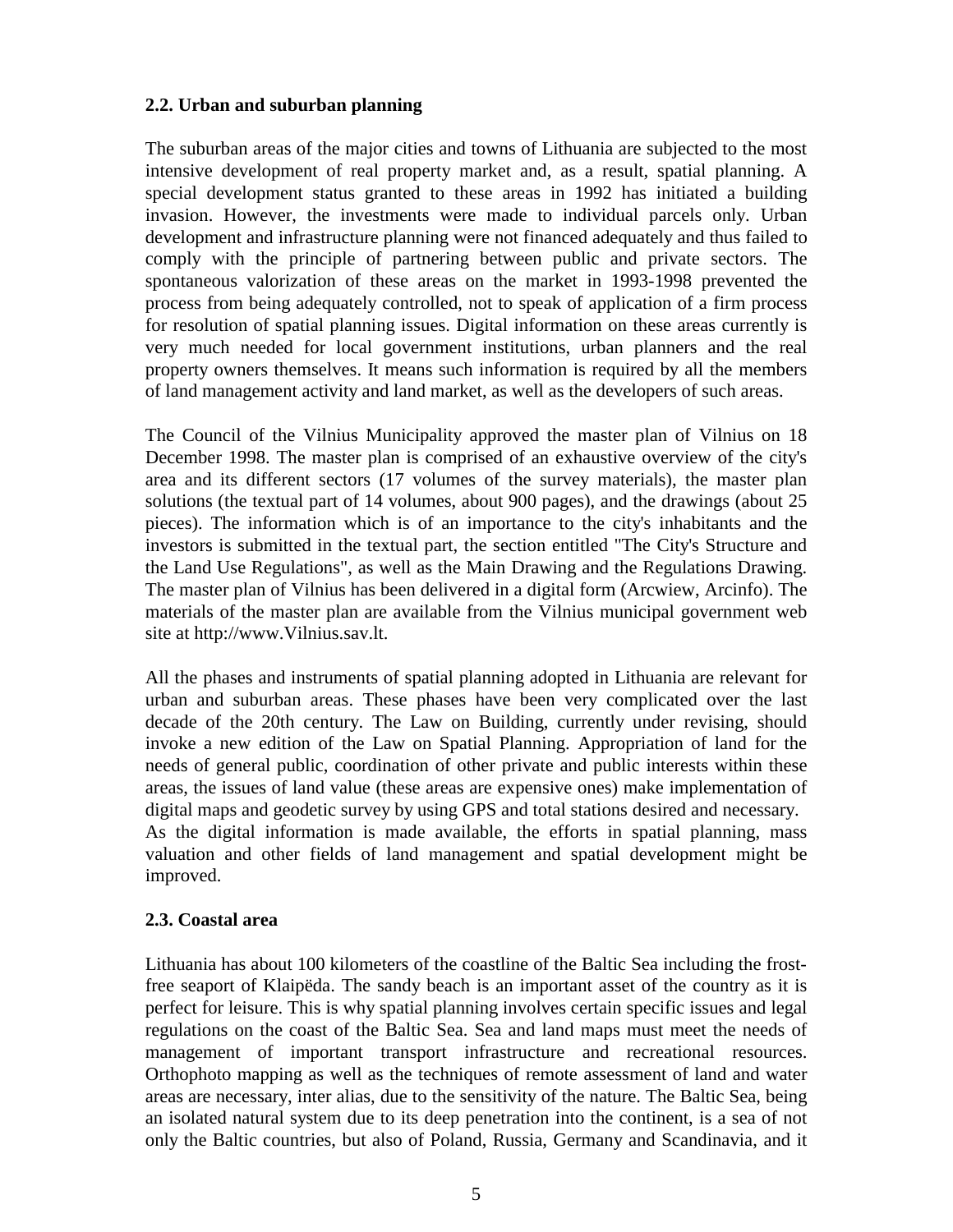hosts the transport flows of all the above countries.

The complex of technological and environmental systems is a constituent of the information environment of the continued spatial planning process. Therefore this local environment should be integrated with the spatial planning systems of the rest of the local regions of the Baltic Sea. An active process of development of private residential properties and the infrastructure is currently taking place in this part of Lithuania.

# **3. A NEW PARADIGM FOR LAND USE PLANNING**

Over the decade concerned an efficient framework for spatial planning, in terms of legislative and regulatory instruments, as well as technical processes, failed to appear in Lithuania. The extensive tasks have mostly exceeded the financial resources available. A rigid departmental approach, inherited from the soviet era, has been preventing for the time being the establishment of a uniform network of areas whereas a surveyor would be assigned an important role. Adoption of technology in the field of surveyorship is important as it brings precise data on coordinates and cadastral maps.

The new paradigm for the entire process, which is apparently and irreversibly emerging , might be outlined as follows:

- from issues of the urbanization and ruralism to sustainable development covering the entire area of the country;
- from the regional scale to individual parcels and inside planning.

For adoption of these solutions data is necessary covering the entire cycle starting with an individual detailed site down through the general plan of an area and a regional map, and vice versa, from the general scale down to the detailed-map level. The entire process of spatial planning and land management should be engaged in establishing and maintaining such links. The process needs to be equipped with the up-to-date technology. The coverage of the land information system must be adequate and relevant.

The new Law on Real Property Cadastre of the Republic of Lithuania will make an additional impetus to employment of the latest technology in the management of information banks of spatial planning. However, an explicit framework and the documentation of technical specifications is required for establishment and maintenance of the individual data communication links and the entire process. Thus Lithuania shall face the necessity of implementation of the up-to-date technology in spatial planning, in addition to the challenges of urbanization and rural restructuring in the first decade of the 21st century.

### **4. THE CONCLUSIONS AND FINAL REMARKS**

As the conclusion, I have outlined the following basic issues and general trends prevailing in spatial planning and land management in Lithuania:

- There will be a need for practical solutions, new legal instruments and technical tools for consolidation of land, land valuation and taxation, land use planning and land information systems.
- The need for land information and land use planning will grow in the banking sector, in particular as relates lending / mortgage and financial investments.